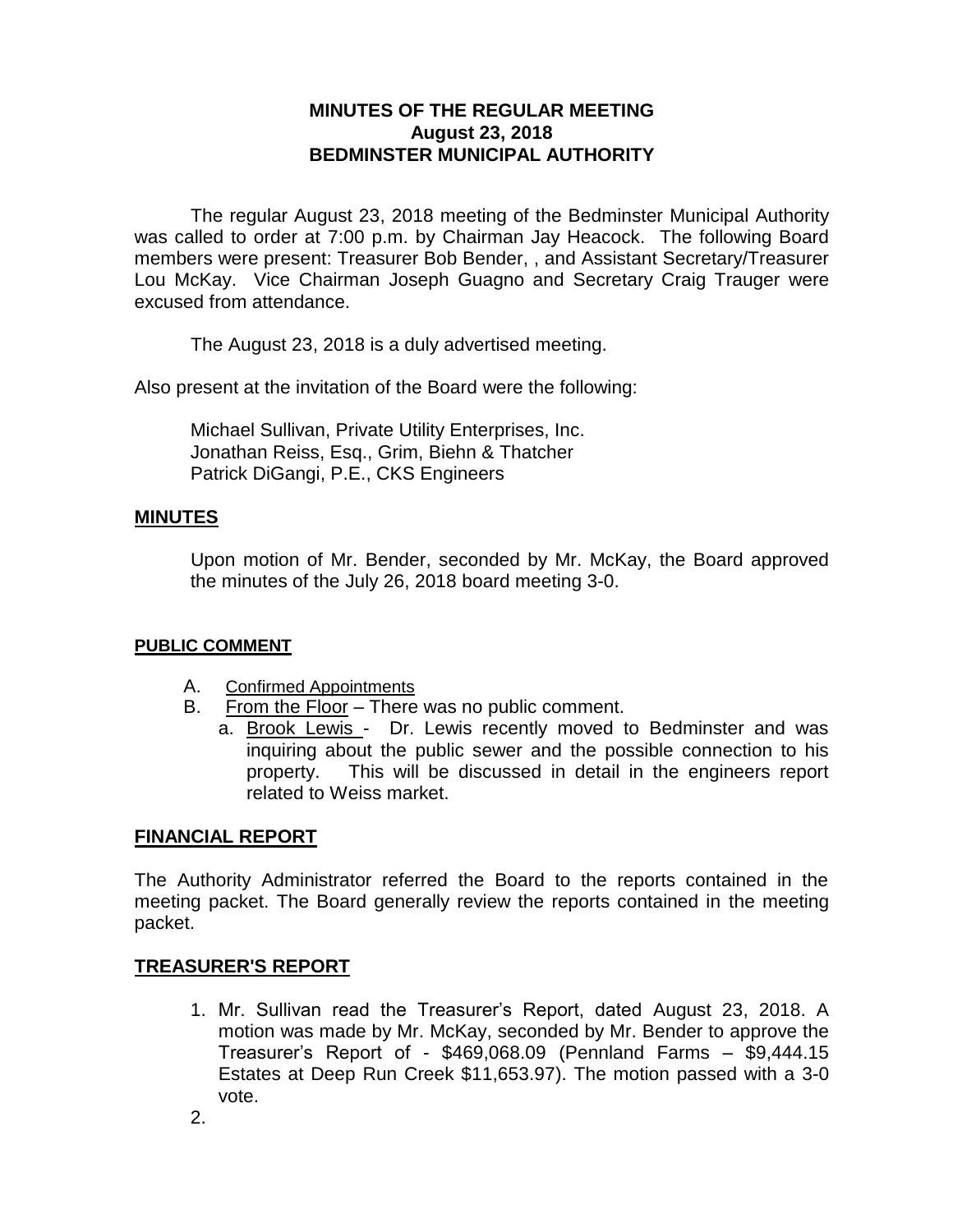## **SOLICITOR'S REPORT**

### **Authority Business**

Mr. Reiss referred the Board to his written report.

#### **Developments**

Mr. Reiss referred the Board to his written report.

# **ENGINEER'S REPORT**

### **Authority Projects**

The Authority's Engineer generally reviewed the projects within the written engineering report with the Board.

- 1. Deep Run WWTP Decommission Project Mr. DiGangi provided an update to the Board. The decommission project is complete pending the formalized closure of the plant with the DEP and the demolition of the structure. The Deep Run pump station is operational. Flow has been diverted to the Elephant Road plant. The Authority received confirmation from the DEP approving for the disposition of the NPDES permit for the plant.
- 2. Cliffside Manor Phase II The project is complete.

A motion was made by Mr. Bender, seconded by Mr. McKay to approve the bill of sale and commencement of the 18 month maintenance period. The motion passed with a 3-0 vote.

A motion was made by Mr. Bender, seconded by Mr. McKay to release the construction escrow retaining 15% of the construction escrow upon verification that all expenses have been paid. The motion passed with a 3-0 vote.

- 3. C2 District Sewer Mr. DiGangi provided an overview on the potential sewer extension. The Board had an extensive discussion of the extension of the sewer lines. The Board directed the engineer to prepare a cost estimate for the project.
- 4. Emergency Manhole Rehabilitation- Mr. DiGangi provided an update to the Board. The report is complete. CKS identified 7 manholes in need of repair. A motion was made by Mr. Bender, seconded by Mr. McKay to grout the 7 manholes not to exceed \$7,500. The motion passed with a 3-0 vote.